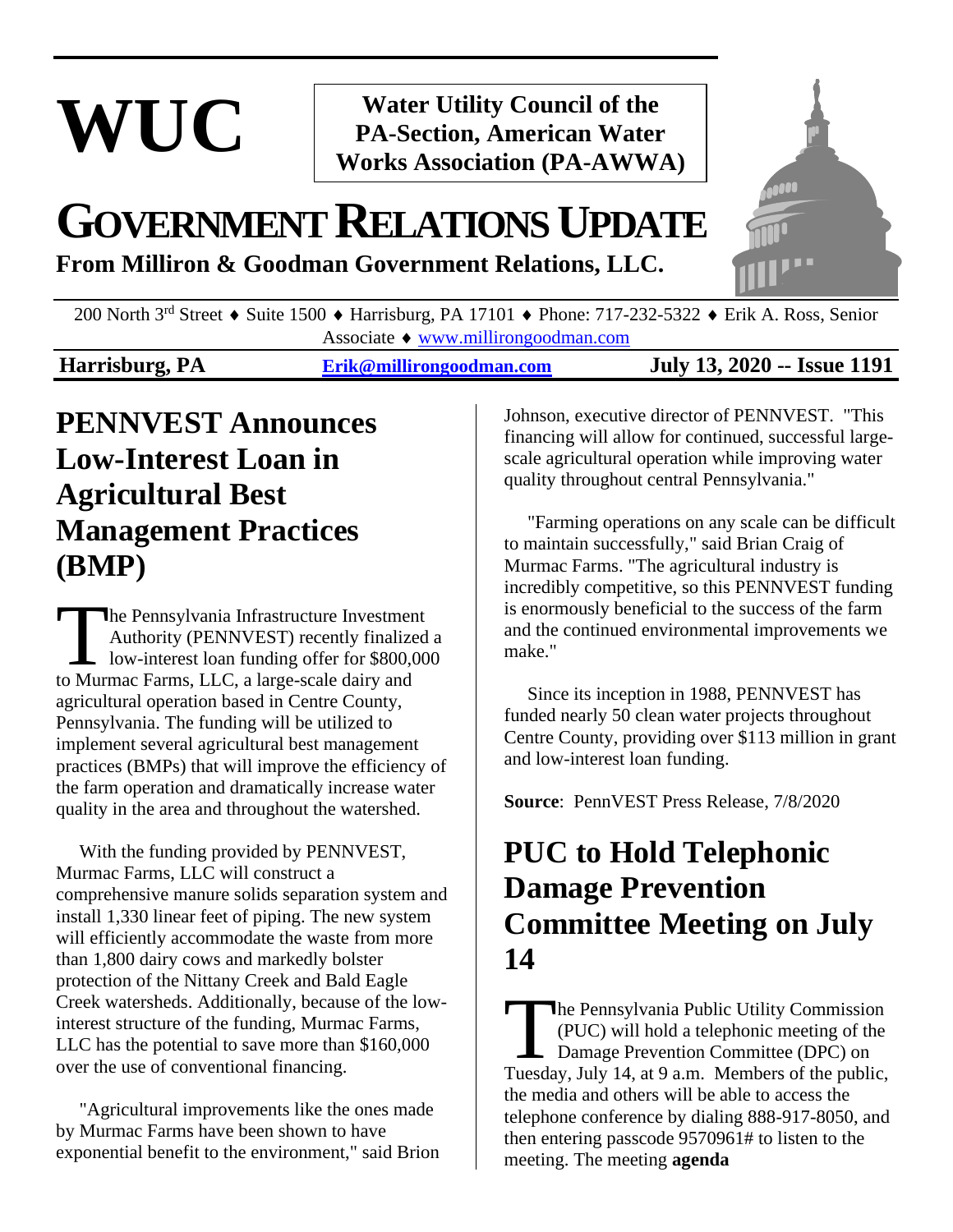[http://www.puc.pa.gov/transport/gassafe/pdf/DPC\\_](http://www.puc.pa.gov/transport/gassafe/pdf/DPC_Agendas/2020/DPC071420.pdf) [Agendas/2020/DPC071420.pdf](http://www.puc.pa.gov/transport/gassafe/pdf/DPC_Agendas/2020/DPC071420.pdf) is available on the PUC's website.

 Under the unique circumstances presented by the COVID-19 pandemic, conducting public meetings and other routine Commission business telephonically - to help minimize non-essential personal social contact - is consistent with the Governor's Proclamation of Disaster Emergency and the requirements of the Public Utility Code.

#### About the DPC

 The DPC is a peer-based group of 13 representatives, nominated by their industry or affiliated organization and appointed by the PUC. Creation of the committee was authorized by **Act 50 of 2017**

[http://www.puc.pa.gov/about\\_puc/press\\_releases.as](http://www.puc.pa.gov/about_puc/press_releases.aspx?ShowPR=3918) [px?ShowPR=3918,](http://www.puc.pa.gov/about_puc/press_releases.aspx?ShowPR=3918) which enhances Pennsylvania's Underground Utility Line Protection Act - also known as the "One Call Law." The focus of the DPC is to reduce the number of "hits" on underground lines and utilities.

 The DPC meets regularly to review alleged violations of Act 50 and make informal determinations as to the appropriate response including, but not limited to, the issuance of warning letters, mandatory training programs and/or administrative penalties. Summaries of action [http://www.puc.pa.gov/utility\\_industry/transportatio](http://www.puc.pa.gov/utility_industry/transportation/pa_one_call_enforcement/dpc_agendas_Actions.aspx) [n/pa\\_one\\_call\\_enforcement/dpc\\_agendas\\_Actions.a](http://www.puc.pa.gov/utility_industry/transportation/pa_one_call_enforcement/dpc_agendas_Actions.aspx) [spx](http://www.puc.pa.gov/utility_industry/transportation/pa_one_call_enforcement/dpc_agendas_Actions.aspx) taken at monthly DPC meetings are available on the PUC's website.

#### Digging Safety - PA One Call

 Every year, underground lines across the state are struck more than 6,000 times - which means that during the average workday a pipeline or other vital utility system is hit every 20 minutes. While underground lines are often "out of sight and out of mind," every hit poses a risk to the contractors and homeowners who are doing the digging; to utility workers and emergency responders who are mobilized when lines are struck; and to bystanders who live, work or travel near the locations of the incidents.

 State law requires contractors and residents to contact **PA One Call** <https://www.pa1call.org/PA811/Public/> at least three business days prior to excavation - triggering alerts to all utilities within an intended digging area and prompting utilities to mark where their facilities are located. Pennsylvanians can dial 8-1-1 to connect with the One Call system, while out-ofstate residents or businesses can call 1-800-242- 1776.

#### About the Bureau of Investigation & Enforcement

 As the independent investigation and enforcement bureau of the PUC, I&E enforces state and federal pipeline safety, electric safety and motor carrier safety laws and regulations and represents the public interest in ratemaking and service matters before the PUC's Office of Administrative Law Judge. I&E has the authority to bring enforcement action, seek emergency orders from the Commission or take other steps to ensure public safety.

**Source**: PUC Press Release, 7/10/2020

## **EQB Holds Virtual Meeting July 21 on Final Air Quality Fee Increase, Proposed Revisions to Chapter 105 Permitting Regs**

he Environmental Quality Board (EQB) is scheduled to hold a virtual meeting on July 21 to consider the final regulation increasing The Environmental Quality Board (EQB)<br>scheduled to hold a virtual meeting on J<br>21 to consider the final regulation increases<br>Air Quality Program permit fees and proposed changes to the Chapter 105 Waterways Management Permitting Program.

#### Air Quality Fees

 DEP started development of this fee package in December of 2017 and the EQB originally proposed the Air Quality fee increase package in December of 2018. The state Air Pollution Control Act requires DEP to adopt fees to cover the cost of the program.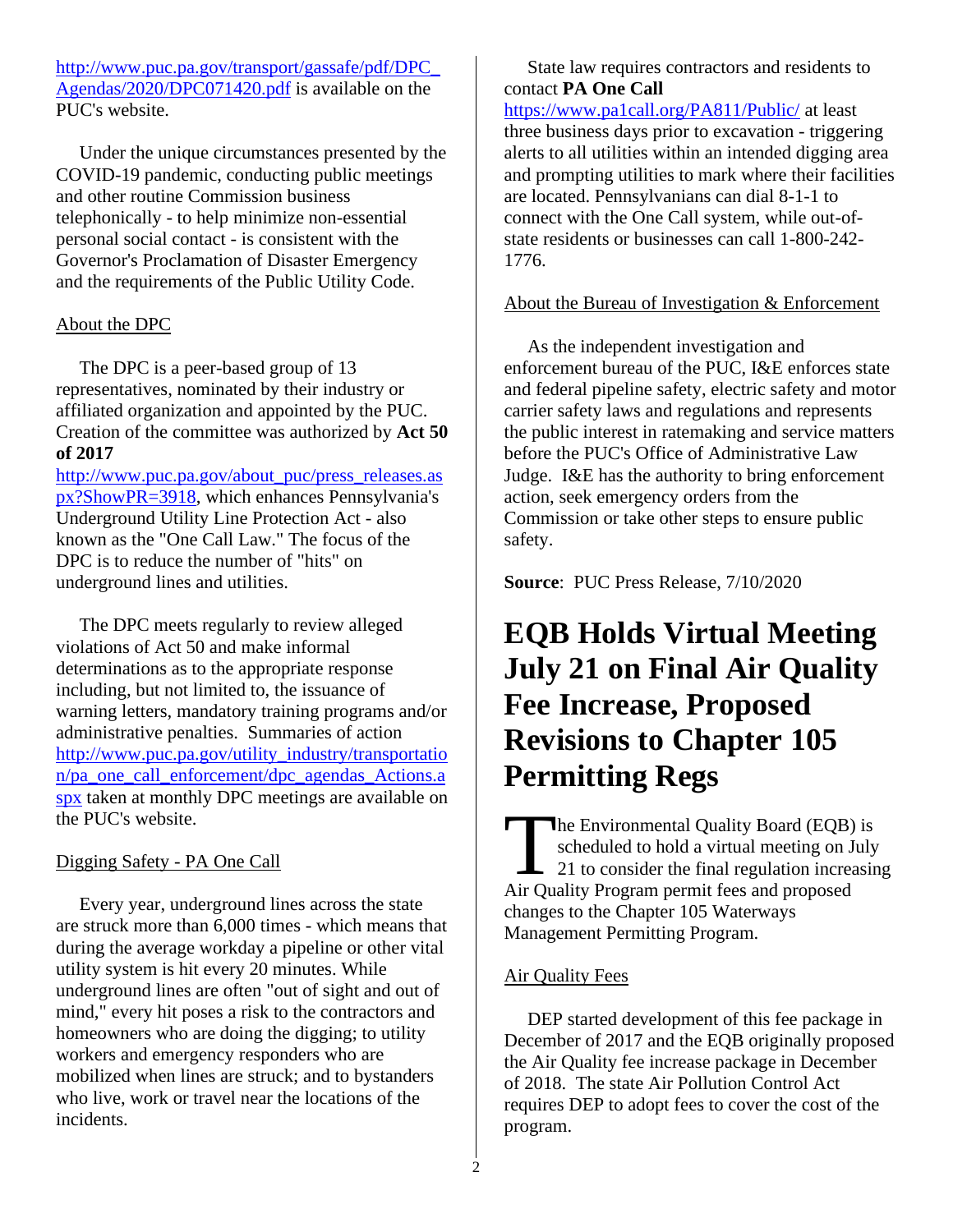#### The final regulation would **increase fees to generate \$13 million annually**

[http://files.dep.state.pa.us/PublicParticipation/Public](http://files.dep.state.pa.us/PublicParticipation/Public%20Participation%20Center/PubPartCenterPortalFiles/Environmental%20Quality%20Board/2020/July%2021/7-536_Final_AQFees/05a_7-536_AQ%20Fees_Final_RAF.pdf) [%20Participation%20Center/PubPartCenterPortalFi](http://files.dep.state.pa.us/PublicParticipation/Public%20Participation%20Center/PubPartCenterPortalFiles/Environmental%20Quality%20Board/2020/July%2021/7-536_Final_AQFees/05a_7-536_AQ%20Fees_Final_RAF.pdf) [les/Environmental%20Quality%20Board/2020/July](http://files.dep.state.pa.us/PublicParticipation/Public%20Participation%20Center/PubPartCenterPortalFiles/Environmental%20Quality%20Board/2020/July%2021/7-536_Final_AQFees/05a_7-536_AQ%20Fees_Final_RAF.pdf) [%2021/7-536\\_Final\\_AQFees/05a\\_7-](http://files.dep.state.pa.us/PublicParticipation/Public%20Participation%20Center/PubPartCenterPortalFiles/Environmental%20Quality%20Board/2020/July%2021/7-536_Final_AQFees/05a_7-536_AQ%20Fees_Final_RAF.pdf) [536\\_AQ%20Fees\\_Final\\_RAF.pdf](http://files.dep.state.pa.us/PublicParticipation/Public%20Participation%20Center/PubPartCenterPortalFiles/Environmental%20Quality%20Board/2020/July%2021/7-536_Final_AQFees/05a_7-536_AQ%20Fees_Final_RAF.pdf) to support the program -- for the federal Title V and state non-Title V permit fees.

 The proposal included a new annual maintenance fee for both kinds of permits, a new fee for asbestos notifications and an increase in the existing operating permit fees.

 There was no proposed increase of the Title V per ton emission fee, beyond the annual increase based on the Consumer Price Index.

 These are the first general Air Quality fee increases since 2013. DEP budget cuts have resulted in eliminating more than 30 percent of its staff or about 100 positions.

 Click here for a **summary of the regulation** [http://files.dep.state.pa.us/PublicParticipation/Public](http://files.dep.state.pa.us/PublicParticipation/Public%20Participation%20Center/PubPartCenterPortalFiles/Environmental%20Quality%20Board/2020/July%2021/7-536_Final_AQFees/01_7-536_AQ%20Fees_Final_Exec%20Sum.pdf) [%20Participation%20Center/PubPartCenterPortalFi](http://files.dep.state.pa.us/PublicParticipation/Public%20Participation%20Center/PubPartCenterPortalFiles/Environmental%20Quality%20Board/2020/July%2021/7-536_Final_AQFees/01_7-536_AQ%20Fees_Final_Exec%20Sum.pdf) [les/Environmental%20Quality%20Board/2020/July](http://files.dep.state.pa.us/PublicParticipation/Public%20Participation%20Center/PubPartCenterPortalFiles/Environmental%20Quality%20Board/2020/July%2021/7-536_Final_AQFees/01_7-536_AQ%20Fees_Final_Exec%20Sum.pdf) [%2021/7-536\\_Final\\_AQFees/01\\_7-](http://files.dep.state.pa.us/PublicParticipation/Public%20Participation%20Center/PubPartCenterPortalFiles/Environmental%20Quality%20Board/2020/July%2021/7-536_Final_AQFees/01_7-536_AQ%20Fees_Final_Exec%20Sum.pdf) [536\\_AQ%20Fees\\_Final\\_Exec%20Sum.pdf.](http://files.dep.state.pa.us/PublicParticipation/Public%20Participation%20Center/PubPartCenterPortalFiles/Environmental%20Quality%20Board/2020/July%2021/7-536_Final_AQFees/01_7-536_AQ%20Fees_Final_Exec%20Sum.pdf)

#### Chapter 105

 The Chapter 105 permit is one of the most basic permits all development must have in the state and the proposed revisions are designed to provide additional waivers, focus on the most important activities and threats to the environment and health and flexibility in meeting those requirements.

 DEP's Chapter 105 regulations have not been substantially revised since 1991.

Among the changes proposed are:

• Additional Permit Waivers for streambank fencing, passive non-motorized recreation, elevated boardwalks in wetlands for educational purpose and trails, emergency water withdrawal, temporary mats and pads in wetlands and temporary environmental testing;

- Updates Provisions Related to stormwater and floodplain management;
- Adds alternatives analysis description;
- Updates mitigation plan terms;
- Adds antidegradation demonstration;
- Clarifies impacts and cumulative impacts analysis;
- Adds provisions for enrollment to the Private Dam Financial Assurance Program;
- Provides new criteria for aquatic resource restoration activities;
- Revises provisions related to compensation for impacts to aquatic resources and no net loss of wetlands;
- Revises siting criteria for consistence with mitigation banking, in lieu fee and permittee compensation;
- Changes provisions related to the removal of dams and abandonment of water obstructions; and
- Clarifies flood design criteria.

 Click here for a **summary of the changes** [http://files.dep.state.pa.us/PublicParticipation/Public](http://files.dep.state.pa.us/PublicParticipation/Public%20Participation%20Center/PubPartCenterPortalFiles/Environmental%20Quality%20Board/2020/July%2021/7-556_Proposed_Ch105/01_7-556_Ch105_Proposed_ExecSum.pdf) [%20Participation%20Center/PubPartCenterPortalFi](http://files.dep.state.pa.us/PublicParticipation/Public%20Participation%20Center/PubPartCenterPortalFiles/Environmental%20Quality%20Board/2020/July%2021/7-556_Proposed_Ch105/01_7-556_Ch105_Proposed_ExecSum.pdf) [les/Environmental%20Quality%20Board/2020/July](http://files.dep.state.pa.us/PublicParticipation/Public%20Participation%20Center/PubPartCenterPortalFiles/Environmental%20Quality%20Board/2020/July%2021/7-556_Proposed_Ch105/01_7-556_Ch105_Proposed_ExecSum.pdf) [%2021/7-556\\_Proposed\\_Ch105/01\\_7-](http://files.dep.state.pa.us/PublicParticipation/Public%20Participation%20Center/PubPartCenterPortalFiles/Environmental%20Quality%20Board/2020/July%2021/7-556_Proposed_Ch105/01_7-556_Ch105_Proposed_ExecSum.pdf) [556\\_Ch105\\_Proposed\\_ExecSum.pdf.](http://files.dep.state.pa.us/PublicParticipation/Public%20Participation%20Center/PubPartCenterPortalFiles/Environmental%20Quality%20Board/2020/July%2021/7-556_Proposed_Ch105/01_7-556_Ch105_Proposed_ExecSum.pdf)

#### Rulemaking Petition

 Also on the agenda is consideration of whether to accept a **rulemaking petition** [http://files.dep.state.pa.us/PublicParticipation/Public](http://files.dep.state.pa.us/PublicParticipation/Public%20Participation%20Center/PubPartCenterPortalFiles/Environmental%20Quality%20Board/2020/July%2021/Petition_Toms_Creek/FOTC%20Stream%20Redesignation%20Petition.pdf) [%20Participation%20Center/PubPartCenterPortalFi](http://files.dep.state.pa.us/PublicParticipation/Public%20Participation%20Center/PubPartCenterPortalFiles/Environmental%20Quality%20Board/2020/July%2021/Petition_Toms_Creek/FOTC%20Stream%20Redesignation%20Petition.pdf) [les/Environmental%20Quality%20Board/2020/July](http://files.dep.state.pa.us/PublicParticipation/Public%20Participation%20Center/PubPartCenterPortalFiles/Environmental%20Quality%20Board/2020/July%2021/Petition_Toms_Creek/FOTC%20Stream%20Redesignation%20Petition.pdf) [%2021/Petition\\_Toms\\_Creek/FOTC%20Stream%2](http://files.dep.state.pa.us/PublicParticipation/Public%20Participation%20Center/PubPartCenterPortalFiles/Environmental%20Quality%20Board/2020/July%2021/Petition_Toms_Creek/FOTC%20Stream%20Redesignation%20Petition.pdf) [0Redesignation%20Petition.pdf](http://files.dep.state.pa.us/PublicParticipation/Public%20Participation%20Center/PubPartCenterPortalFiles/Environmental%20Quality%20Board/2020/July%2021/Petition_Toms_Creek/FOTC%20Stream%20Redesignation%20Petition.pdf) for study asking the EQB to consider upgrading Tom Creek Watershed in Adams County from High Quality to Exceptional Value stream classification.

 The meeting will start at 9:00 a.m. and instructions on joining the meeting will be posted on the **EQB meeting webpage**

[https://www.dep.pa.gov/PublicParticipation/Enviro](https://www.dep.pa.gov/PublicParticipation/EnvironmentalQuality/Pages/2020-Meetings.aspx) [nmentalQuality/Pages/2020-Meetings.aspx.](https://www.dep.pa.gov/PublicParticipation/EnvironmentalQuality/Pages/2020-Meetings.aspx)

 For copies of available handouts, visit the **Environmental Quality Board webpage**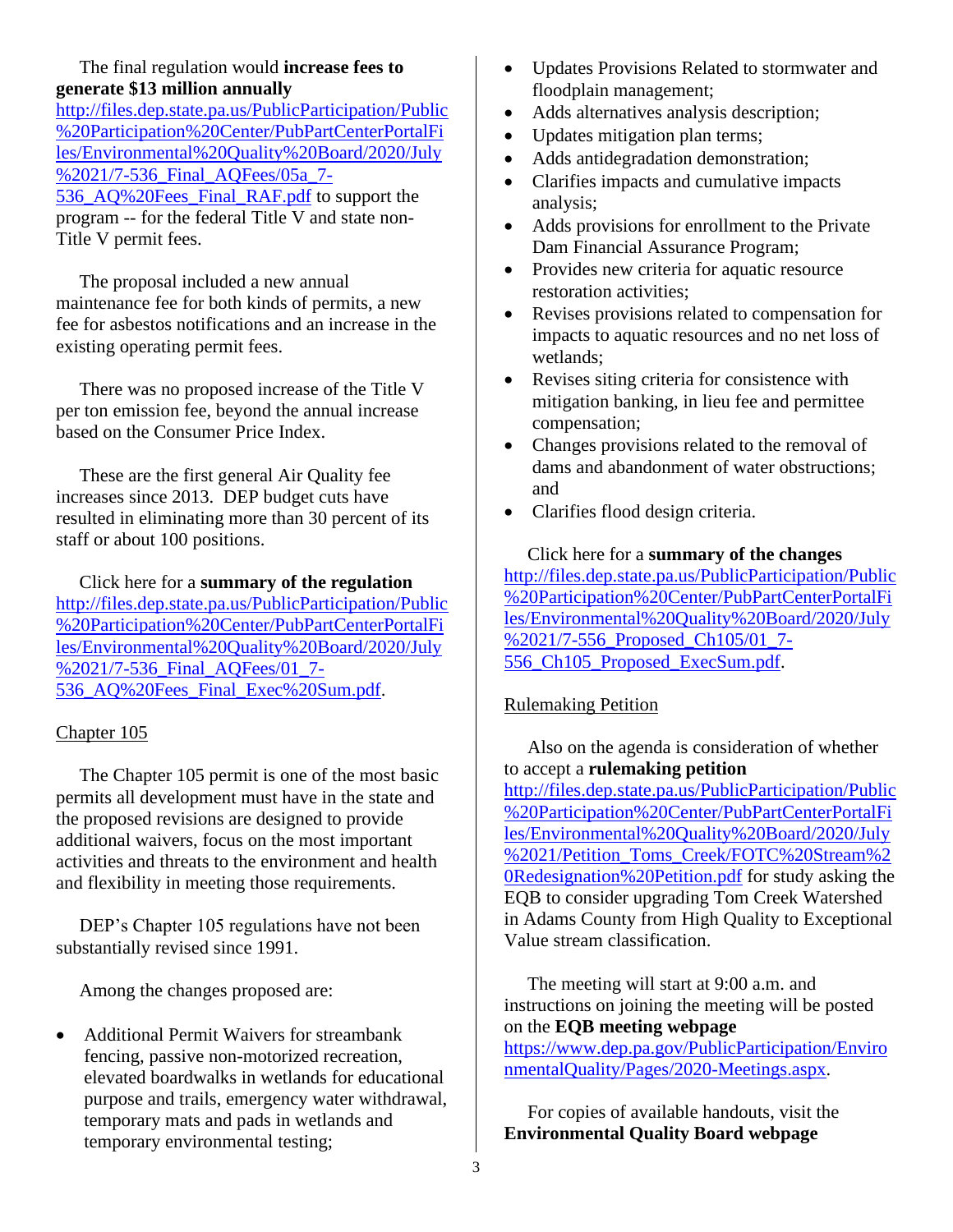[https://www.dep.pa.gov/PublicParticipation/Enviro](https://www.dep.pa.gov/PublicParticipation/EnvironmentalQuality/Pages/2020-Meetings.aspx) [nmentalQuality/Pages/2020-Meetings.aspx.](https://www.dep.pa.gov/PublicParticipation/EnvironmentalQuality/Pages/2020-Meetings.aspx)

 Questions should be directed to Laura Edinger by calling 717-772-3277 or sending email to: [ledinger@pa.gov.](mailto:ledinger@pa.gov)

**Source**: PA Environmental Digest Blog 7/8/2020

## **Water Quality Toxics Management Strategy - Statement of Policy**

he Department of Environmental Protection provides notice of final changes being made to the water quality toxics management The<br>
pr<br>
to<br>
strategy.

 Information on the changes can be obtained by contacting Thomas Barron, Rachel Carson State Office Building, PO Box 8774, Harrisburg, PA 17105-8774, (717) 787-9637 or Michelle Moses, Rachel Carson State Office Building, PO Box 8464, Harrisburg, PA 17105-8464, (717) 787-7060.

 The **final rulemaking** is available on the department's website [https://www.dep.pa.gov/Pages/default.aspx.](https://www.dep.pa.gov/Pages/default.aspx) Additional information can be found on the Pennsylvania Bulletin.

**Source**: Pennsylvania Bulletin, 7/11/2020 [http://www.pacodeandbulletin.gov/Display/pabull?f](http://www.pacodeandbulletin.gov/Display/pabull?file=/secure/pabulletin/data/vol50/50-28/901.html) [ile=/secure/pabulletin/data/vol50/50-28/901.html](http://www.pacodeandbulletin.gov/Display/pabull?file=/secure/pabulletin/data/vol50/50-28/901.html) 

## **DEP - Availability of Non-Regulatory Agenda**

he Department of Environmental Protection provides notice of the availability of the nonregulatory agenda. The **agenda** is available The D<br>prove regularities

[http://www.depgreenport.state.pa.us/elibrary/GetDo](http://www.depgreenport.state.pa.us/elibrary/GetDocument?docId=1466113&DocName=DEP%20NON-REGULATORY%20AGENDA.PDF%20%20%3Cspan%20style%3D%22color%3Agreen%3B%22%3E%3C%2Fspan%3E%20%3Cspan%20style%3D%22color%3Ablue%3B%22%3E(NEW)%3C%2Fspan%3E) [cument?docId=1466113&DocName=DEP%20NO](http://www.depgreenport.state.pa.us/elibrary/GetDocument?docId=1466113&DocName=DEP%20NON-REGULATORY%20AGENDA.PDF%20%20%3Cspan%20style%3D%22color%3Agreen%3B%22%3E%3C%2Fspan%3E%20%3Cspan%20style%3D%22color%3Ablue%3B%22%3E(NEW)%3C%2Fspan%3E) [N-](http://www.depgreenport.state.pa.us/elibrary/GetDocument?docId=1466113&DocName=DEP%20NON-REGULATORY%20AGENDA.PDF%20%20%3Cspan%20style%3D%22color%3Agreen%3B%22%3E%3C%2Fspan%3E%20%3Cspan%20style%3D%22color%3Ablue%3B%22%3E(NEW)%3C%2Fspan%3E)

[REGULATORY%20AGENDA.PDF%20%20%3Cs](http://www.depgreenport.state.pa.us/elibrary/GetDocument?docId=1466113&DocName=DEP%20NON-REGULATORY%20AGENDA.PDF%20%20%3Cspan%20style%3D%22color%3Agreen%3B%22%3E%3C%2Fspan%3E%20%3Cspan%20style%3D%22color%3Ablue%3B%22%3E(NEW)%3C%2Fspan%3E) [pan%20style%3D%22color%3Agreen%3B%22%3](http://www.depgreenport.state.pa.us/elibrary/GetDocument?docId=1466113&DocName=DEP%20NON-REGULATORY%20AGENDA.PDF%20%20%3Cspan%20style%3D%22color%3Agreen%3B%22%3E%3C%2Fspan%3E%20%3Cspan%20style%3D%22color%3Ablue%3B%22%3E(NEW)%3C%2Fspan%3E) [E%3C%2Fspan%3E%20%3Cspan%20style%3D%](http://www.depgreenport.state.pa.us/elibrary/GetDocument?docId=1466113&DocName=DEP%20NON-REGULATORY%20AGENDA.PDF%20%20%3Cspan%20style%3D%22color%3Agreen%3B%22%3E%3C%2Fspan%3E%20%3Cspan%20style%3D%22color%3Ablue%3B%22%3E(NEW)%3C%2Fspan%3E)

[22color%3Ablue%3B%22%3E\(NEW\)%3C%2Fspa](http://www.depgreenport.state.pa.us/elibrary/GetDocument?docId=1466113&DocName=DEP%20NON-REGULATORY%20AGENDA.PDF%20%20%3Cspan%20style%3D%22color%3Agreen%3B%22%3E%3C%2Fspan%3E%20%3Cspan%20style%3D%22color%3Ablue%3B%22%3E(NEW)%3C%2Fspan%3E) [n%3E](http://www.depgreenport.state.pa.us/elibrary/GetDocument?docId=1466113&DocName=DEP%20NON-REGULATORY%20AGENDA.PDF%20%20%3Cspan%20style%3D%22color%3Agreen%3B%22%3E%3C%2Fspan%3E%20%3Cspan%20style%3D%22color%3Ablue%3B%22%3E(NEW)%3C%2Fspan%3E) .

 Questions can be directed to Abbey Cadden, 400 Market Street, Harrisburg, PA 17101, [ra](mailto:ra-epthepolicyoffice@pa.gov)[epthepolicyoffice@pa.gov,](mailto:ra-epthepolicyoffice@pa.gov) (717) 783-8727. Additional information can be found on the Pennsylvania Bulletin.

**Source**: Pennsylvania Bulletin, 7/11/2020 [http://www.pacodeandbulletin.gov/Display/pabull?f](http://www.pacodeandbulletin.gov/Display/pabull?file=/secure/pabulletin/data/vol50/50-28/904.html) [ile=/secure/pabulletin/data/vol50/50-28/904.html](http://www.pacodeandbulletin.gov/Display/pabull?file=/secure/pabulletin/data/vol50/50-28/904.html) 

## **Environmental Justice Advisory Board Virtual Meeting**

he Department of Environmental Protection's Environmental Justice Advisory meeting Scheduled for Tuesday, August 11, 2020, The Department of Environmental Protection<br>Environmental Justice Advisory meeting<br>scheduled for Tuesday, August 11, 2020,<br>will be held virtually and will begin at 1:00 p.m.

 Individuals interested in providing public comments during the meeting must sign up prior to the start of the meeting by contacting Allison Acevedo at [alacevedo@pa.gov](mailto:alacevedo@pa.gov) or (484) 250-5818. Information on how to join the meeting, as well as **agenda and meeting materials**, will be available here

[https://www.dep.pa.gov/PublicParticipation/Officeo](https://www.dep.pa.gov/PublicParticipation/OfficeofEnvironmentalJustice/Pages/default.aspx) [fEnvironmentalJustice/Pages/default.aspx.](https://www.dep.pa.gov/PublicParticipation/OfficeofEnvironmentalJustice/Pages/default.aspx) Additional information can be found on the Pennsylvania Bulletin.

**Source**: Pennsylvania Bulletin, 7/11/2020 [http://www.pacodeandbulletin.gov/Display/pabull?f](http://www.pacodeandbulletin.gov/Display/pabull?file=/secure/pabulletin/data/vol50/50-28/906.html) [ile=/secure/pabulletin/data/vol50/50-28/906.html](http://www.pacodeandbulletin.gov/Display/pabull?file=/secure/pabulletin/data/vol50/50-28/906.html) 

## **Notice of Requirement to Submit certain ESCGP-3 Applications through DEP's e-Permitting System**

he Department of Environmental Protection provides notice that persons seeking to submit new or major modification Notices of T